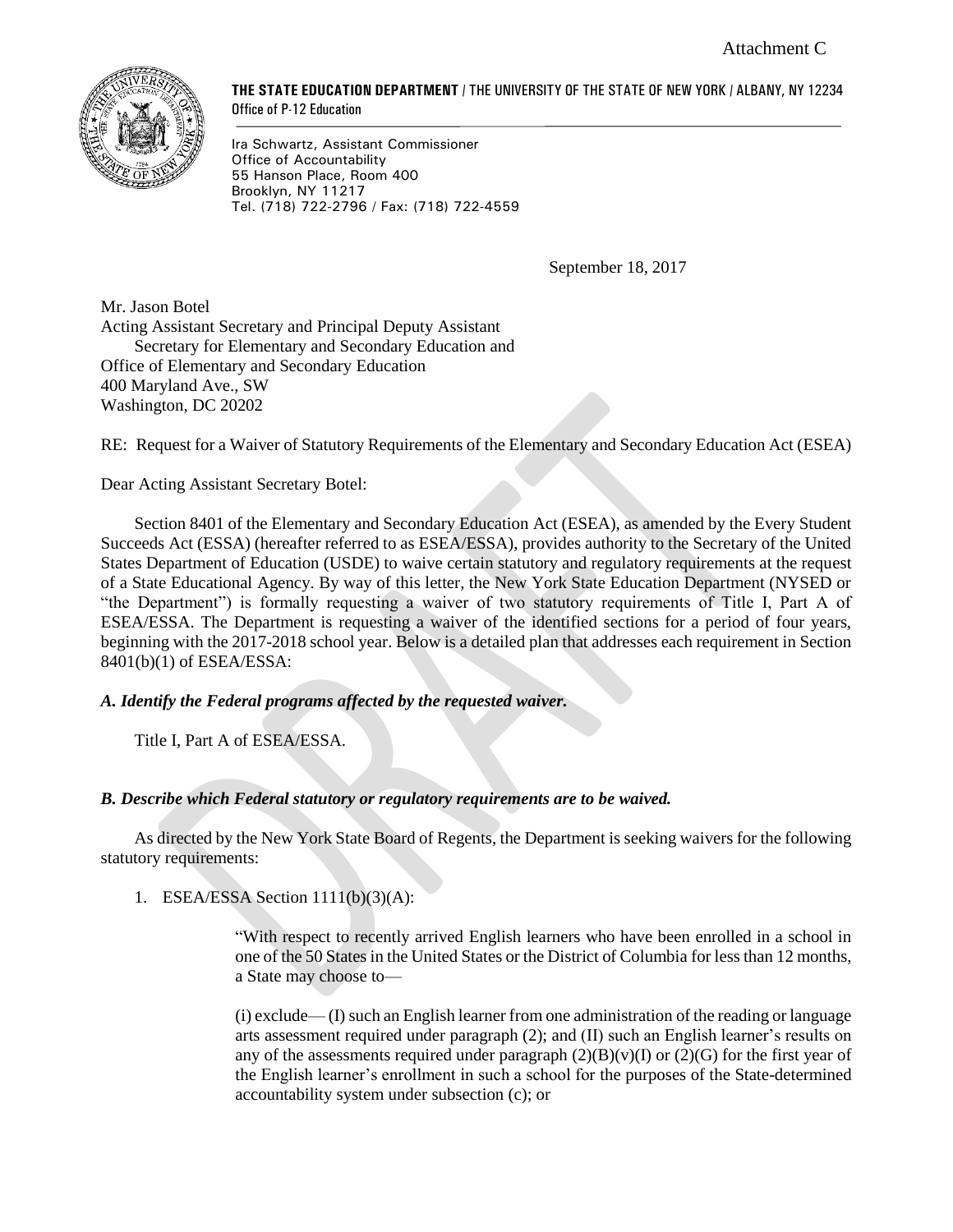(ii)(I) assess, and report the performance of, such an English learner on the reading or language arts and mathematics assessments required under paragraph  $(2)(B)(v)(I)$  in each year of the student's enrollment in such a school; and (II) for the purposes of the Statedetermined accountability system—(aa) for the first year of the student's enrollment in such a school, exclude the results on the assessments described in subclause (I); (bb) include a measure of student growth on the assessments described in subclause (I) in the second year of the student's enrollment in such a school; and (cc) include proficiency on the assessments described in subclause (I) in the third year of the student's enrollment in such a school, and each succeeding year of such enrollment."

The purpose of these waivers will be to allow the Department to do the following:

- For recently arrived English Language Learners/Multilingual Learners  $(ELLs/MLLs)^{1}$ :
	- o In Year 1 of their enrollment exclude such students from participation in the New York State English Language Arts (ELA) assessment; and
	- $\circ$  In Year 2 of their enrollment assess such students in the New York State ELA assessment and exclude their results on the assessments from applying towards the achievement and growth indicators in the state's annual accountability system; and
	- o In Year 3 of their enrollment assess such students in the New York State ELA assessment and include their results on the results on the assessments applying towards the achievement indicator in the state's annual accountability system and applying towards the growth indicator (as compared to their Year 2 assessment results) in the state's annual accountability system;
	- o Such students whose participation and/or application of their assessment results are excluded per this waiver shall be counted towards participation when determining whether a school or district has met the 95 percent participation requirement in ELA at the elementary-middle-high levels.

### *Rationale for Waiver Request*

 $\overline{a}$ 

This waiver will apply to New York State ELL/MLL students enrolled in Grades 3-8 who are within their first three years of enrollment in U.S. schools (Years 1-3). In order to support New York's ability to accurately measure the knowledge and skills of its ELLs/MLLs, the state provides a number of accommodations to its math and science assessments, including printed translations in five languages other than English, oral translations of assessments for low incidence languages, and the ability to write responses in students' home/primary languages. Due to the nature of the knowledge being measured, however, ELLs/MLLs do not receive these accommodations when taking the ELA assessment.

NYSED's preliminary data analysis reveals that 73.6% of all ELLs/MLLs within their first three years of enrollment receive a proficiency score at Level 1 on the ELA assessment. This low achievement score is predictable, and as a result does not serve as a meaningful measurement of ELA achievement or progress for ELLs/MLLs in Years 1 or 2 of their enrollment.

<sup>&</sup>lt;sup>1</sup> NYSED defines "English Language Learners/Multilingual Learners" as "students who, by reason of foreign birth or ancestry, speak or understand a language other than English and speak or understand little or no English, and require support in order to become proficient in English." The terms "English Language Learner" and "Multilingual Learner" are synonymous in New York State. "English Language Learner/Multilingual Learner" is also synonymous with the term "English Learner," as used by the United States Department of Education.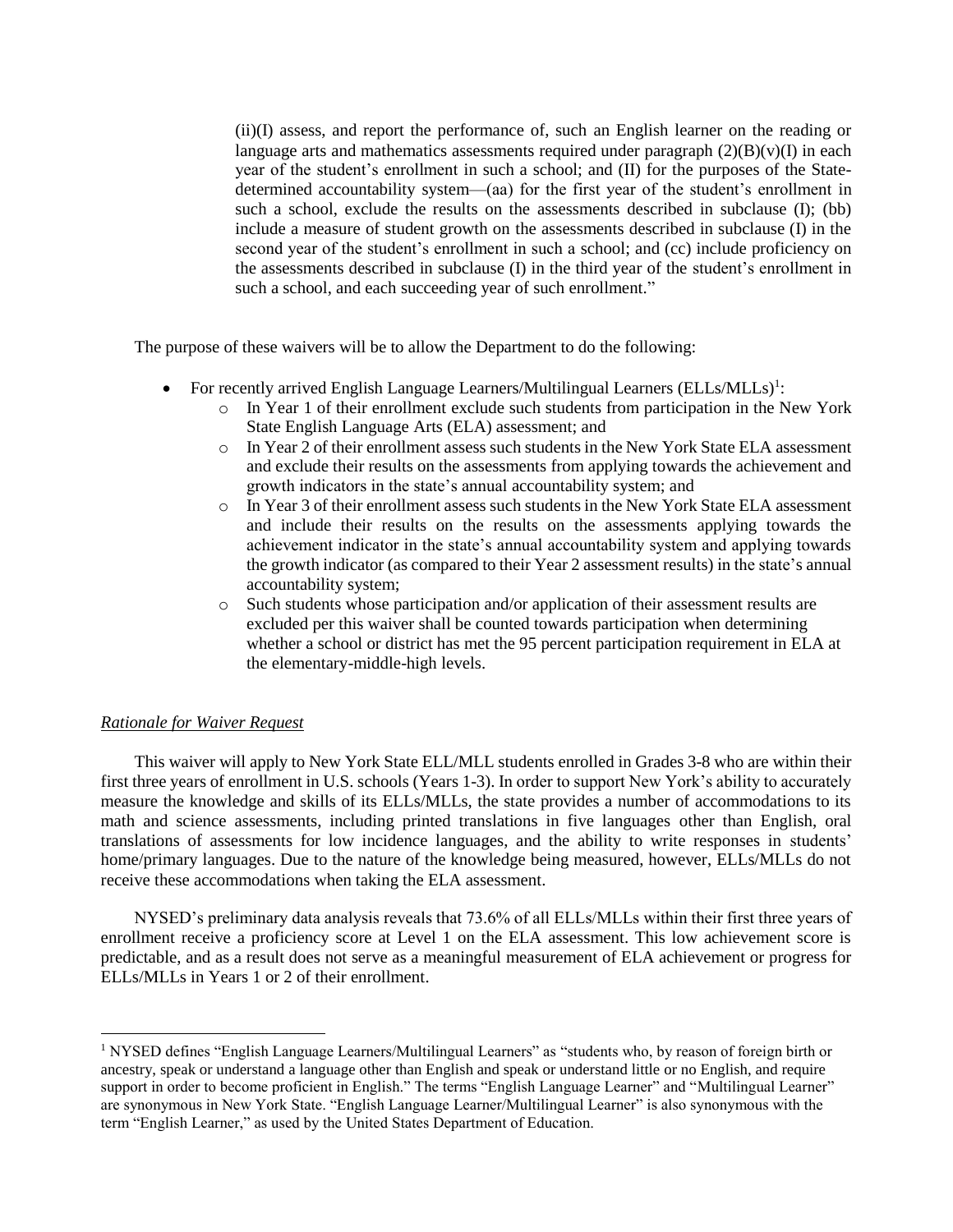NYSED has determined a positive moderate statistical correlation between student performance on the state's English language proficiency test, known as the New York State English as a Second Language Achievement Test (NYSESLAT; described in section D below) and on the state's English language arts test. We theorize that this correlation is partly due to the NYSESLAT being designed to measure Synthesized Linguistic Demands based on the New Language Arts Progressions, which are derived from the English Language Arts Common Core Learning Standards. While not significant enough to measure NYS' ELA standards fully, the Department believes this correlation may provide an additional predictor of a recentlyarrived ELL/MLL student's potential to achieve proficiency on the state's ELA assessments.

This waiver is consistent with the provision of New York State Education Law 305(48) which specifies that, "[e]ffective upon and to the extent allowed by a federal waiver issued by" USDE, "[t]he commissioner shall issue regulations: ... (b). allowing English language learners to be assessed with a state-administered assessment that measures the English language development of such students rather than the English language arts exam for their first two years of enrollment…"

### *C. Describe how the waiving of such requirements will advance student academic achievement.*

Waiving the requested requirements of the Exception for Recently Arrived English Learners provisions of ESEA/ESSA Section 1111(b)(3)(A) will allow NYSED to better support academic achievement for impacted students by providing the following:

#### *Increasing Relevance of Student Data and Reducing Student Testing Burden*

As described above, a large proportion of recently arrived ELL/MLL students demonstrate low proficiency on the state's ELA assessments. As a result, the information these assessments provide are not effective in helping school districts to foster the most prudent instructional decisions for these students. The Department believes that this waiver will allow students more time to demonstrate meaningful English language proficiency progress before utilizing their ELA score for accountability purposes.

These students are already required to take at least one English language proficiency assessment and some take additional local- and home-based assessments to continually measure their proficiency throughout school year. The New York State ELA test can serve as a source of extreme anxiety for students who are already carrying a high testing burden when compared with other students in New York State. NYSED believes that this waiver would advance the learning of recently arrived ELLs/MLLs by reducing their testing burden during Year 1 of their enrollment, and providing these students' schools with more information from their NYSESLAT results to properly address their linguistic needs during Years 2 and 3 of their enrollment.

Without this waiver, schools are required to make these students take a test that will not provide enough information to fully address their linguistic needs. This will impose detrimental effects on these students . By allowing students to delay participation in the ELA assessments until they develop English language proficiency substantial enough to make the ELA assessment a meaningful measurement of their knowledge and skills, we expect to contribute to our efforts to support schools as they ensure that students demonstrate academic achievement on State assessments.

## *D. Describe the methods the State educational agency, local educational agency, school, or Indian tribe will use to monitor and regularly evaluate the effectiveness of the implementation of the plan.*

The students involved in this waiver will be required to participate in the state's English language proficiency test, the NYSESLAT, regardless of whether or not they participate in the ELA assessment. New York State students are initially identified as ELLs/MLLs using the New York State Identification Test for English Language Learners (NYSITELL), which is administered on a one-time basis upon enrollment.